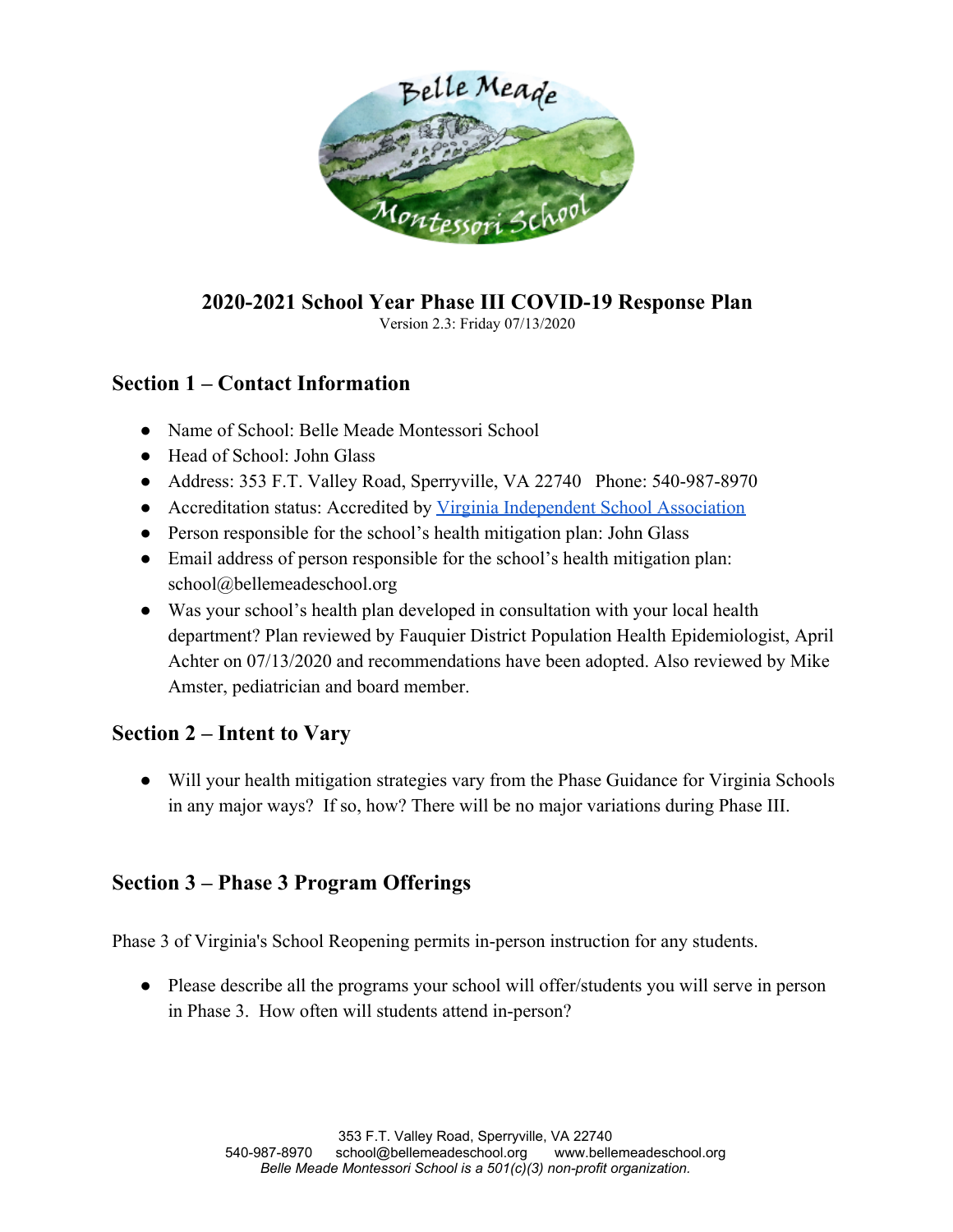### Belle Meade's Unique Size and Setting

Belle Meade is fortunate to be an intentionally small community with an emphasis on outdoor education. Belle Meade is also a rural school and remote from other businesses and places of gathering. The combination of both lower and upper school total enrollment is less than fifty even considering faculty on site. Both of these schools are held in separate facilities, and class sizes are small, averaging about 4-6 students per class. All of these factors lower the potential for spread of communicable disease. This should allow us to meet general guidelines under Phase III.

### Specific Programs and Attendance in Person

During Phase III, students will meet in class five days a week. All core and secondary academic programs will be offered.

### Movement Between Classes

In the upper school, it is impractical for students to work with the same instructor for disparate subjects such as Physics, Spanish, and Art. Students will rotate between three to four classrooms in a given day with subjects taught on either MWF or TTh.

Lower school students will work with the same guide and aide during the day.

### PE and Equestrian

The Belle Meade PE model is already COVID-19 precaution friendly. PE activities that require frequent physical contact and close proximity are to be avoided. Using the grounds for hikes, canoeing, fishing, and swimming in the pond is encouraged. PE groups may be larger than 15, but less than 25 provided opportunities for physical distancing outdoors are maintained. Horseback riding is outdoors, small group (5 or less) and by its nature requires and enforces physical distancing protocols. The Equestrian program may participate in group hunts or hunter pace activities so long as these events meet physical distancing, group size, and other COVID-19 requirements.

### Meals

Belle Meade does not use a cafeteria, nor provide breakfast or lunch. Upper school students may use the campus to eat lunch which allows for maximum physical distancing over a potential area of 140 acres. Students and staff have not, in the past, congregated in large groups for eating and in any case, the student body is no larger than the average public school classroom. Students and staff are to bring a prepared lunch with all of the utensils needed to consume it.

Lower school students will eat on the lower school portion of campus with opportunity to distance. The small size of the lower school also ensures that group sizes will naturally meet guidelines.

No water fountains will be available and students are expected to bring an individual reusable water bottle.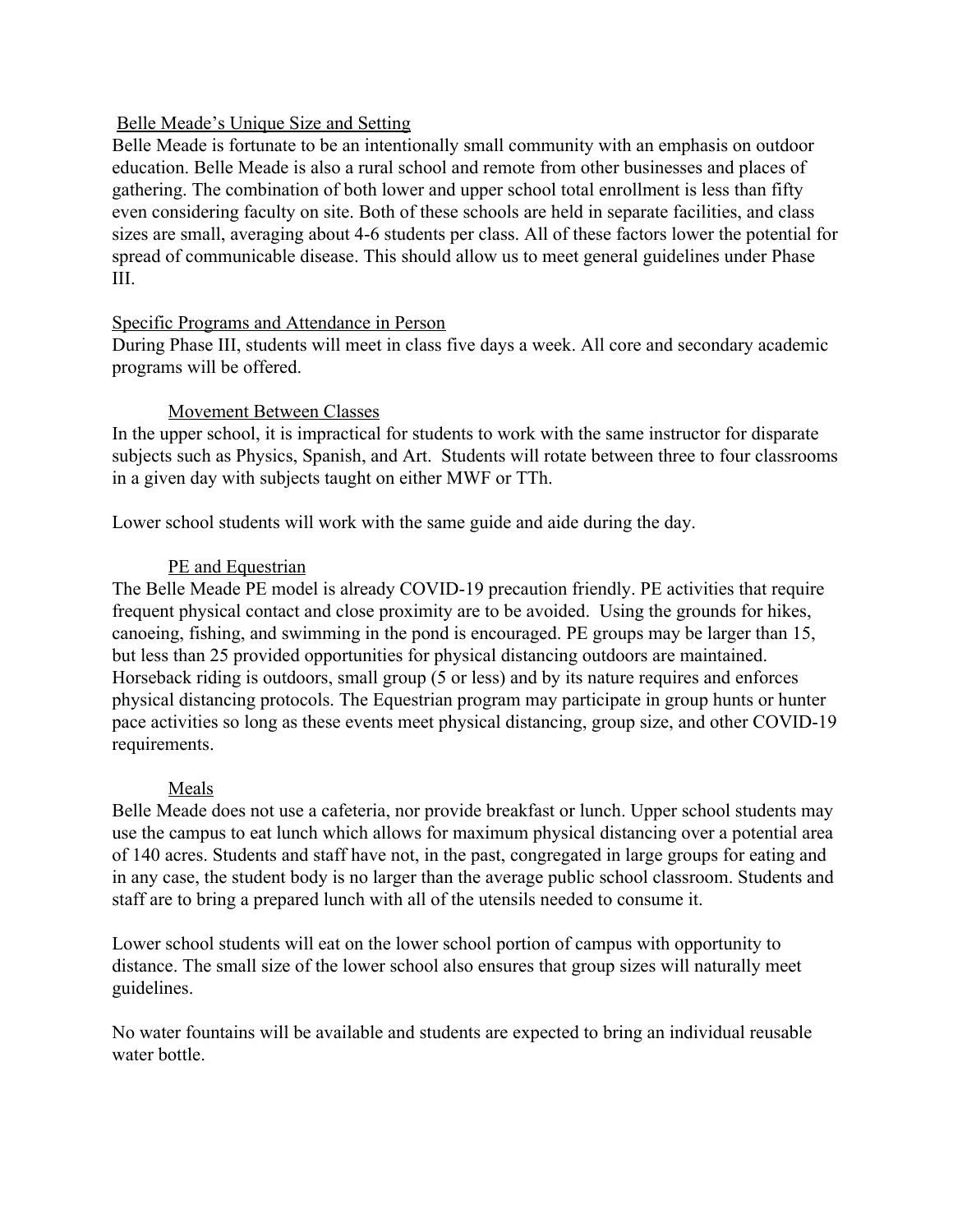### Transportation

Where possible, students and parents are encouraged to use private transportation to and from school. The bus will continue to be available for transportation to and from school. Students and drivers shall use regularly washed facemasks and leave as much space between individuals as possible.

Students and staff are encouraged to follow physical distancing and other protective guidelines.

### Trips and Group Activities

Trips and group activities will be limited to areas and activities that allow students and staff to learn and interact away from large groups and while following state and CDC guidance. Field Trip proposals that meet these criteria may be considered by the appropriate COVID-19 Team. Belle Meade does not have organized sporting events outside of the Equestrian Program which is addressed above.

### Trimester and Other Gatherings

Trimester dinners will be arranged to meet state and CDC COVID-19 Guidelines. Outdoor groups of less than fifty may be approved on select occasions where provisions and distancing allow for appropriate precautionary measures.

## **Section 4 - Key Elements: Planning to Reopen**

In the [Health Plan Guidance document](https://ln2.sync.com/dl/0fc5b2dc0/q9gxizza-kwu9sfud-9iz6up97-iq6cmsq9), there are 5 key elements related to planning to reopen. Please indicate which of those elements are included in your plan, and any barriers to incorporating those elements in your plan.

• COVID-19 team within the school and a point person at each school, including names of staff and contact information:

### **COVID-19 Teams**

Upper School COVID-19 Team Point - John Glass - [john@bellemeadeschool.org](mailto:john@bellemeadeschool.org) Member - Kimber Herron - [montessori@bellemeadeschool.org](mailto:montessori@bellemeadeschool.org) Member - English Teacher - TBD New Hire\*\* Member - Susan Hoffman - [board@bellemeadeschool.org](mailto:board@bellemeadeschool.org) Member - Anna Maher - [anna@bellemeadeschool.org](mailto:anna@bellemeadeschool.org)

Lower School COVID-19 Team

Point - Jami Davis [jami@bellemeadeschool.org](mailto:jami@bellemeadeschool.org)

Member - Aide - TBD New Hire\*\*

Member - Susan Hoffman - [board@bellemeadeschool.org](mailto:board@bellemeadeschool.org)

Member - Anna Maher - [anna@bellemeadeschool.org](mailto:anna@bellemeadeschool.org)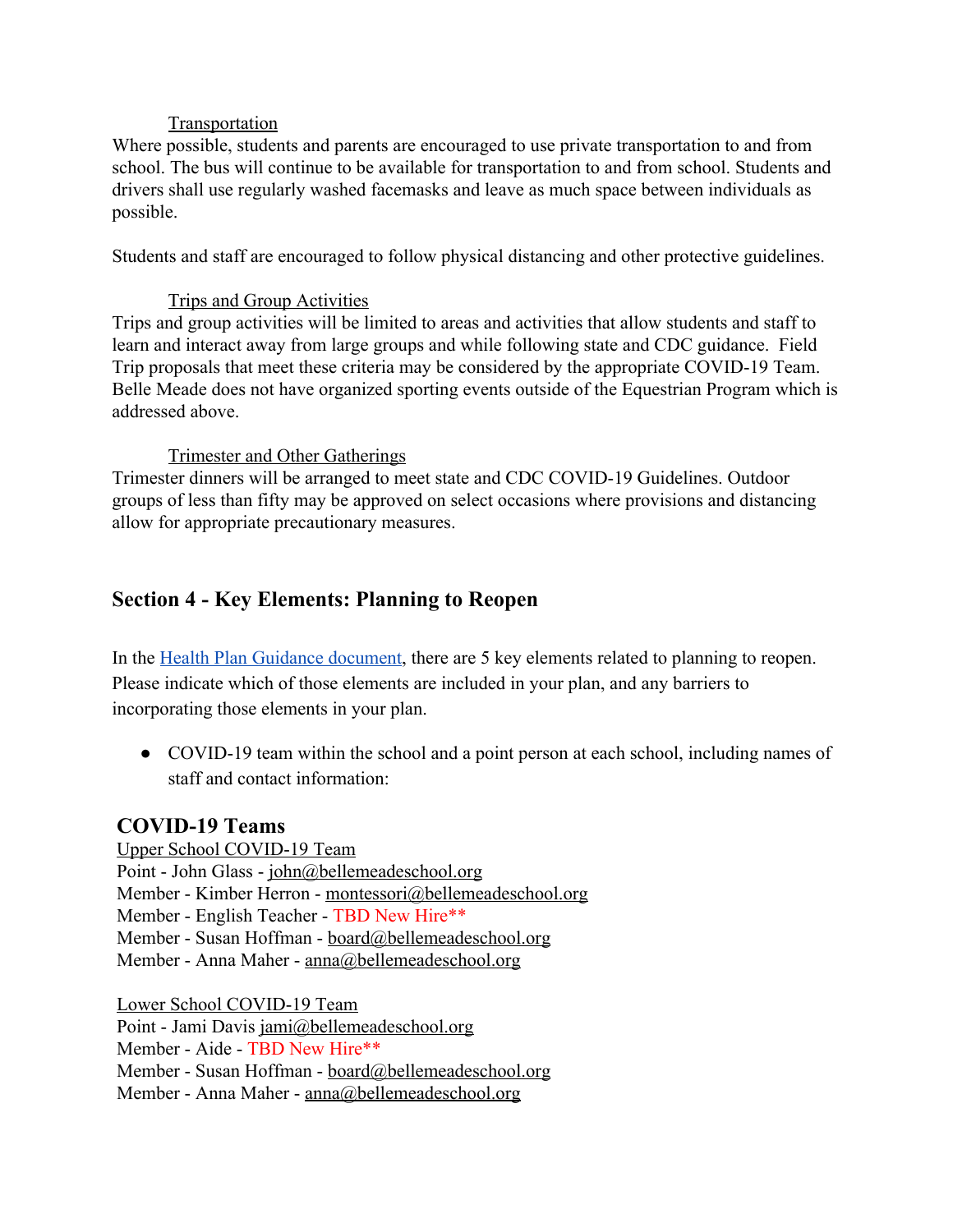- Specific point of contact at your local health department and direct contact information: April Achter District Population Health Epidemiologist, (540) 316-6280; Medge Carter [Medge.Carter@vdh.virginia.gov,](mailto:Medge.Carter@vdh.virginia.gov) (540) 675-3516
- Health and absenteeism monitoring/approaches: ([sample health screening](https://ln2.sync.com/dl/7f80420c0/yihvzivh-u8a3ba59-gaef9zh5-ggy4zkkd))

Students and staff will be screened for the following symptoms at or before morning circle each day.

- Cough
- Shortness of breath or difficulty breathing
- Fever (CDC considers a person to have a fever when he or she has a measured temperature of 100.4 F or greater, feels warm to the touch, or gives a history of feeling feverish) Measurement to be performed using no touch thermometers.
- Chills
- Muscle pain
- Sore throat
- New loss of taste or smell
- Other signs of illness (headache, diarrhea, intestinal problems, weakness, exhaustion, etc.)

Individuals, students or staff, who exhibit the above symptoms associated with COVID-19 and who do not have other established causes of these symptoms are to be quarantined in a currently unused room (the office or lab depending upon day/time) and provisions should be made for them to return home as soon as possible. Rooms used for isolation will be cleaned before further use.

Students and staff are expected to stay home until symptoms are resolving. If exposure to COVID is suspected, students and staff are to quarantine at home until they receive negative test results or in the case of positive results, all of the following criteria are met:

- 1) Ten days from symptom onset has passed.
- 2) Fever free
- 3) Symptoms are resolving

If an individual at Belle Meade tests positive for COVID-19, parents and students will be notified (without inclusion of names) and the school will be closed for cleaning.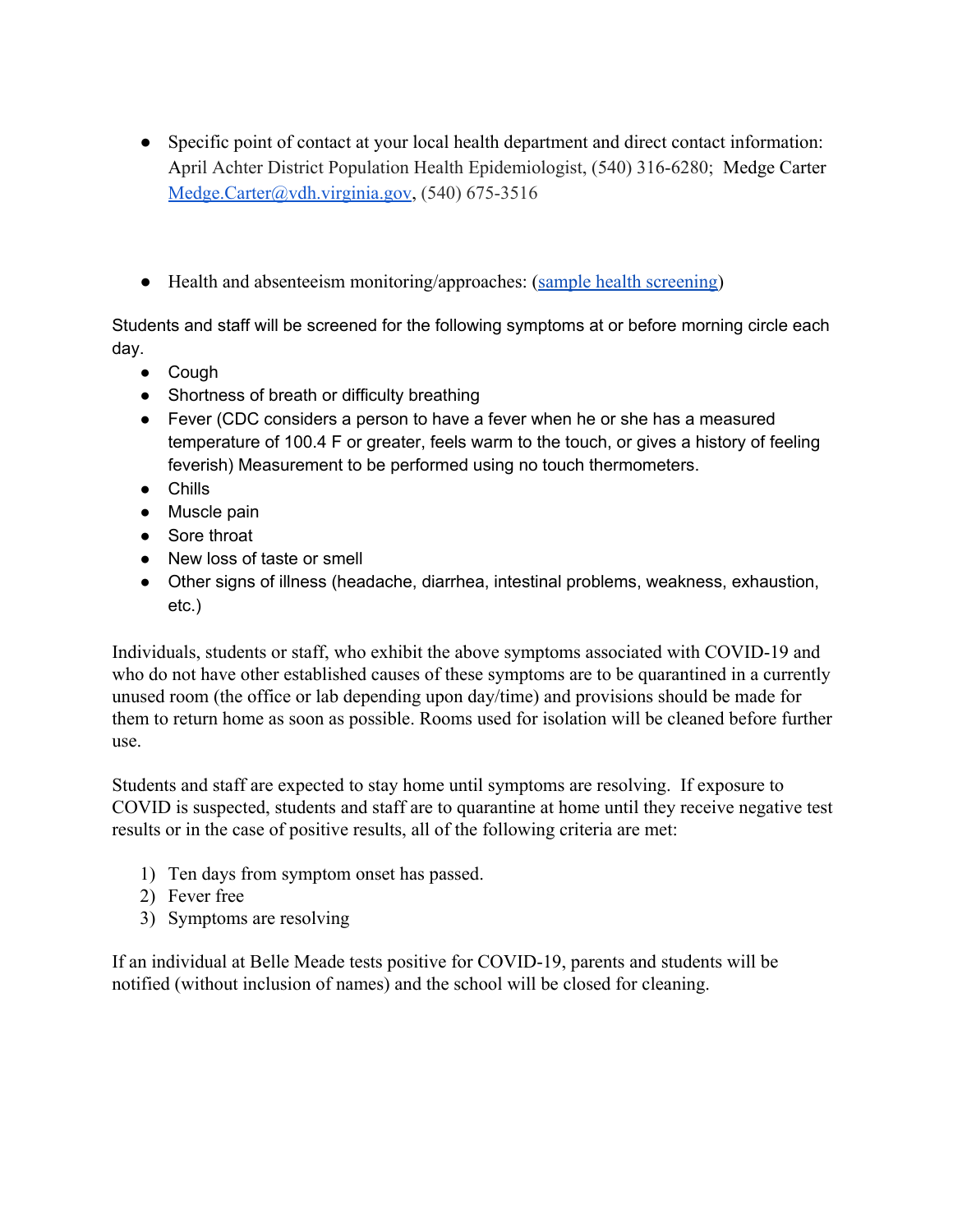• Communications strategy that includes:

i) Orientation and training for staff and students specific to new COVID-19 mitigation strategies;

### **Training**

COVID-19 procedure training will be in accordance with guidelines and take place both online and during staff work days per the [linked calendar.](https://calendar.google.com/calendar?cid=aW1tZmU1bzZvdTAza2hjZmVlOGY5YjUxcTBAZ3JvdXAuY2FsZW5kYXIuZ29vZ2xlLmNvbQ) It will be led by COVID-19 Team Points or their designated representative.

COVID-19 procedures will also be communicated as part of morning circle (which will be appropriately physically spaced) and to/through student government.

ii) Plans for communication with staff, parents, and students of new policies;

### Staff, Parent and Student COVID-19 Communication

Information important to the community, including positive cases, and potential changes in policy or instruction delivery will be sent out by a COVID-19 team member via email and also, when appropriate, the school website or Facebook page. Individual parents will be contacted personally, as needed, through their indicated preferred contact method.

This document will be provided via email and on our website: http://bellemeadeschool.org.

iii) Plans for how to communicate an outbreak or positive cases detected at the school.

Please see item ii above.

• Prepare for the provision of health services, including:

i) medical-grade PPE for health services staff;

Exam gloves from anatomy class dissection stockpile will be repurposed for COVID 19 use. A source for masks is being sought. Individuals should also bring masks from home and wash them regularly.

ii) maintenance of typical (non-COVID-19) health services; and

Typically offered health services will continue to be offered.

iii) planning for the provision of mental health services.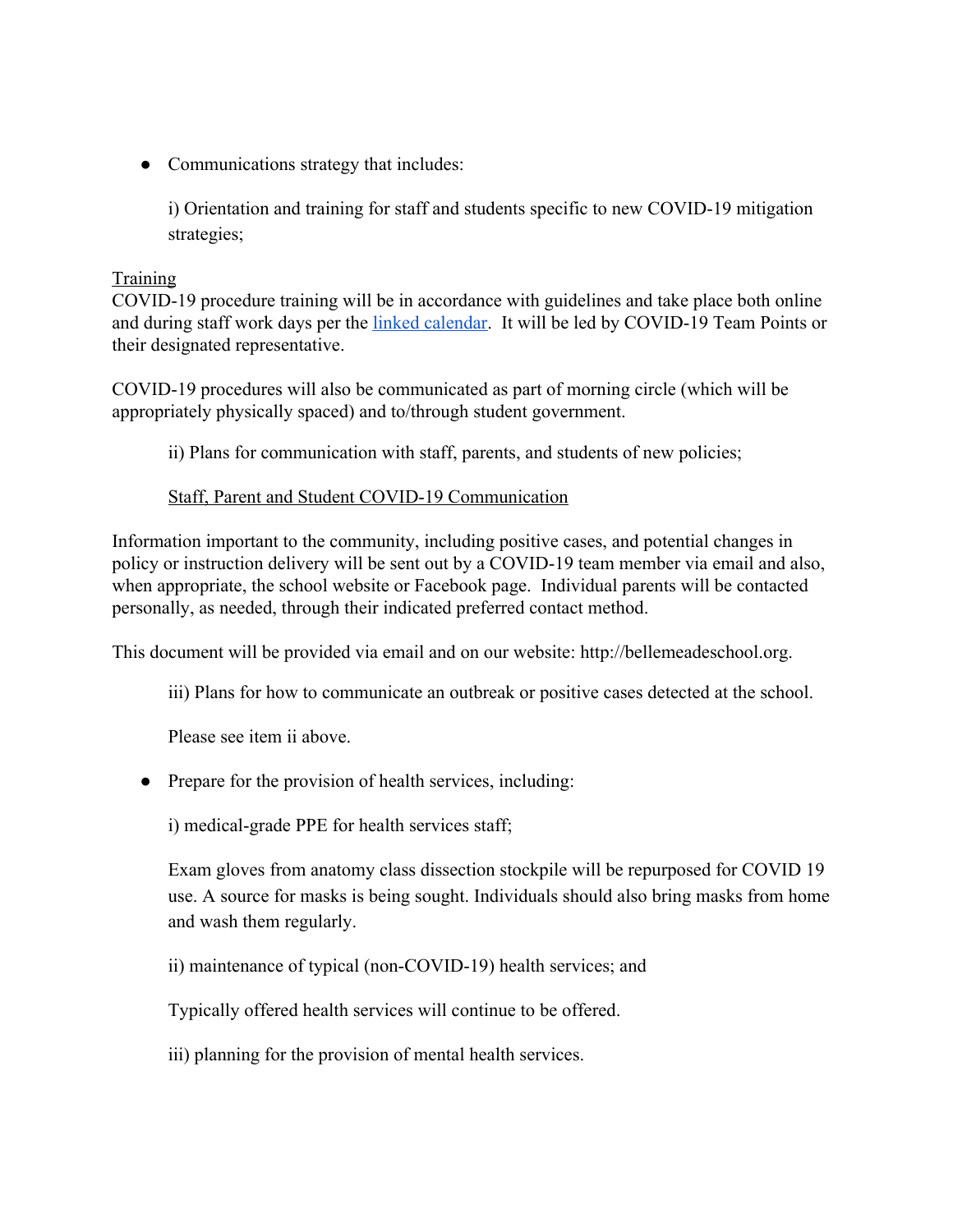Students will have regular interviews and opportunities to discuss and meet mental health needs. Belle Meade is a small community where emotional needs are met early and with trusted mentors that know the student and her/his situation well. Emotional needs are addressed in ways that allow students to grow and prepare them to succeed in all aspects of life. This aspect of the school will continue to serve students well during the pandemic.

• Please describe barriers to including any of the key elements from this section in your plan.

Obtaining sufficient PPE is an area to which we will give particular emphasis over the next month.

# **Section 5 - Key Elements: Promoting Behaviors that Reduce the Spread of COVID-19**

In the [Health Plan Guidance document](https://ln2.sync.com/dl/0fc5b2dc0/q9gxizza-kwu9sfud-9iz6up97-iq6cmsq9), there are 4 key elements related to promoting behaviors that reduce the spread of COVID-19. Please indicate which of those elements are included in your plan, and any barriers to incorporating those elements in your plan.

- Create an education/training plan for staff, students and families, including education of staff and students related to:
	- i) Hand hygiene and respiratory etiquette;
	- ii) Use of cloth face coverings;
	- iii) Staying home when sick; and
	- iv) Encouraging physical distancing.

Students and staff are encouraged to use provided hand washing areas and hand sanitizer dispensers frequently. Each staff member and student shall wear face coverings when indoors or in proximity with others. Students and staff are encouraged to stay home when sick and will be monitored at the beginning of each day for symptoms of illness. Classrooms and lockers are to be arranged for maximum possible physical distancing. Where possible, floors will be marked to indicate proper spacing and traffic flow.

A training plan and letter educating staff, students, and family about the above preventative behaviors will be provided to all community members before school begins. These topics and specific plans for dealing with each will also be communicated during staff training and at morning circle.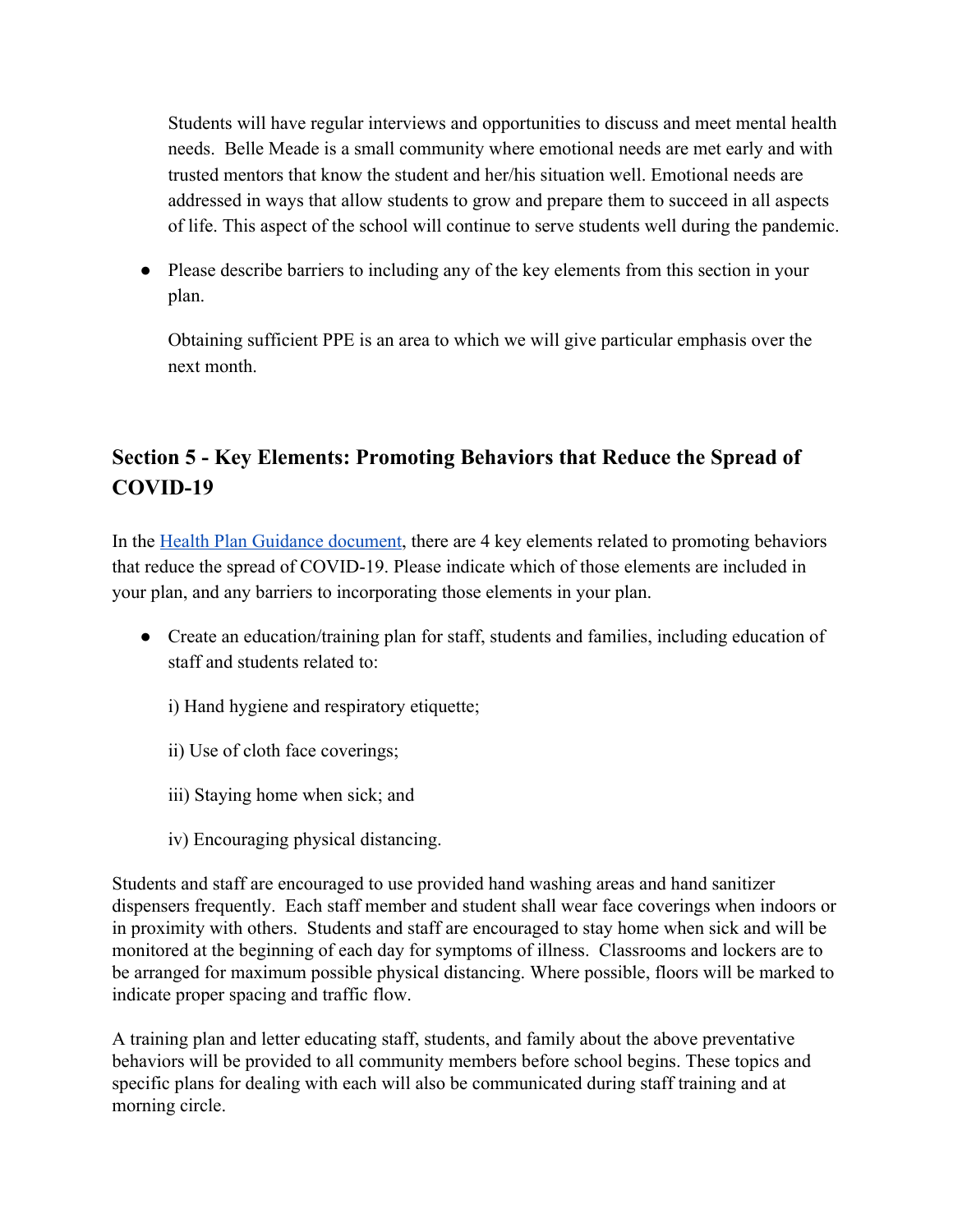• Plan to promote physical distancing? Yes.

The upper school has a maximum enrollment of thirty with an average enrollment of twenty students. No more than five staff members are present in the building while students are present with three staff members being the most common configuration.

The lower school has a maximum enrollment of twenty with a staff of no more than three when students are present in the building.

In both cases, class sizes of fifteen will allow physical distancing in accordance with guidelines to be maintained by students and staff. Most classes will not exceed ten students, and where possible they will be smaller allowing opportunity to maintain distance.

In appropriate situations, the combined schools may meet together during phase three so long as the gathering allows distancing and the total of student body plus staff is less than fifty.

- Specific details for each of the following
	- On Busses

Where possible, students and parents are encouraged to use private transportation to and from school. The bus will continue to be available for transportation to and from school. Students shall use regularly washed facemasks and leave as much space between individuals as possible.

■ In Classrooms

Class sizes are small, averaging about 4-6 students per class. Seating and spacing will be arranged to allow for physical distancing to take place.

■ Other Settings

### Movement Between Classes

In the upper school, it is impractical for students to work with the same instructor for disparate subjects such as Physics, Spanish, and Art. Students will rotate between three to four classrooms in a given day with subjects taught on either MWF or TTh.

Lower school students will work with the same guide and aide during the day.

### PE and Equestrian

The Belle Meade PE model is already COVID-19 precaution friendly. PE activities that require frequent physical contact and close proximity are to be avoided. Using the grounds for hikes, canoeing, fishing, and swimming in the pond is encouraged. PE groups may be larger than 15, but less than 25 provided opportunities for physical distancing outdoors are maintained. Horseback riding is outdoors, small group (5 or less) and by its nature requires and enforces physical distancing protocols. The Equestrian program may participate in group hunts or hunter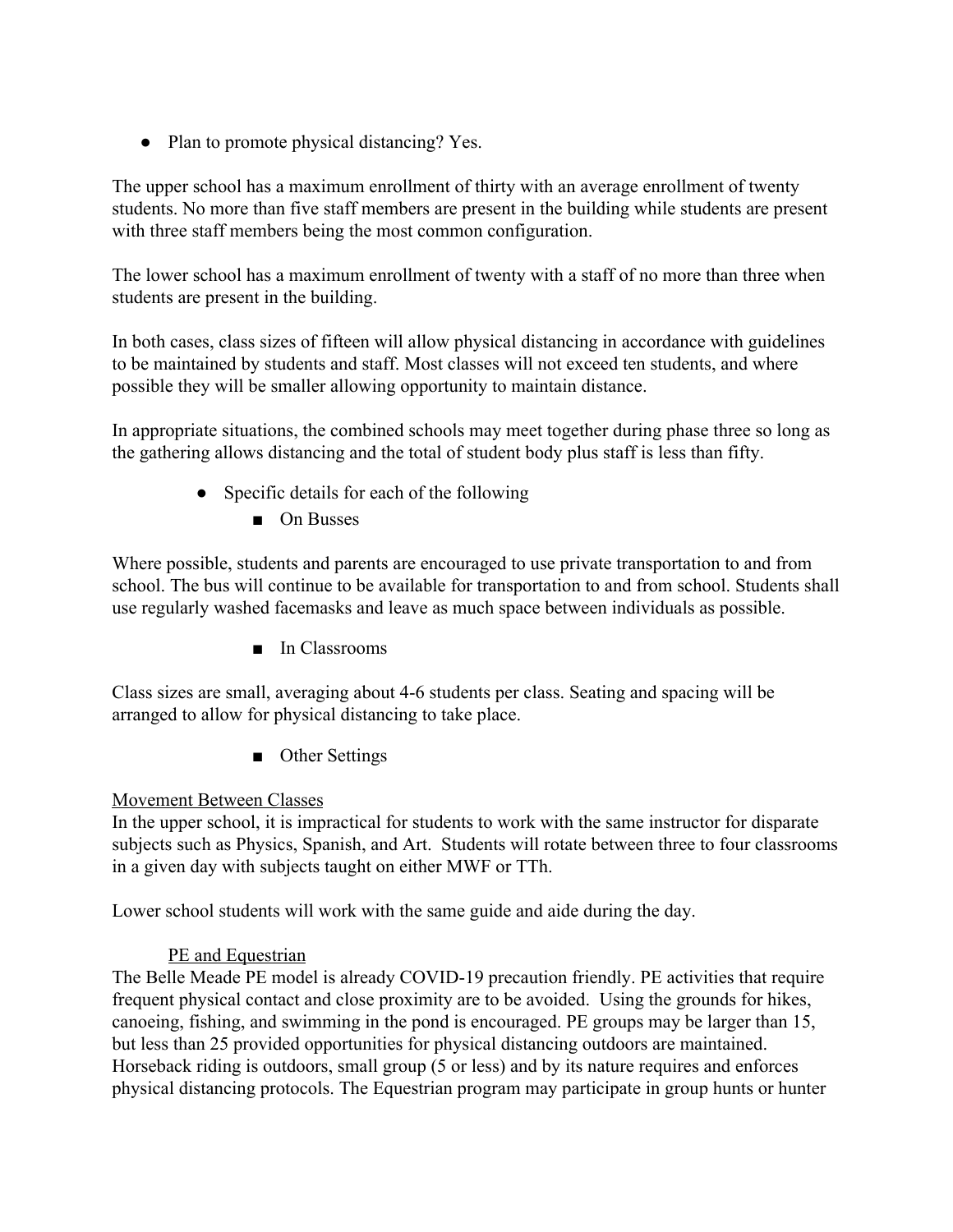pace activities so long as these events meet physical distancing, group size, and other COVID-19 requirements.

### Meals

Belle Meade does not use a cafeteria, nor provide breakfast or lunch. Upper school students may use the campus to eat lunch which allows for maximum physical distancing over a potential area of 140 acres. Students and staff have not, in the past, congregated in large groups for eating and in any case, the student body is no larger than the average public school classroom. Students and staff are to bring a prepared lunch with all of the utensils needed to consume it.

Lower school students will eat on the lower school portion of campus with opportunity to distance. The small size of the lower school also ensures that group sizes will naturally meet guidelines.

• Plan to include actions to maintain adequate supplies to promote healthy hygiene:

The COVID-19 team will be responsible for the following before school begins and as the year progresses:

- Stock in advance to maintain adequate supplies to promote healthy hygiene.
- Each room shall have either a hand washing or sanitizing station.
- The COVID-19 team will regularly ensure adequate supplies to minimize sharing to the extent possible (e.g. dedicated student supplies, lab equipment, computers, etc).
- Ensure modification of layouts of classrooms, communal areas and buses to ensure social distancing is maintained.

The COVID-19 team will assess and lay out classrooms and communal areas during scheduled staff time before school opens.

- Plan to include the provision of signs and messaging to promote healthy hygiene:
	- CDC and State COVID-19 information will be posted near the entrance of each school building and in appropriate places inside.
	- COVID-19 cleaning procedures are to be posted and followed for each room on a daily basis.
- Please describe barriers to including key elements from this section in your plan.

Physical distancing on busses may prove to be challenging. Adjustments will need to be made as we move forward.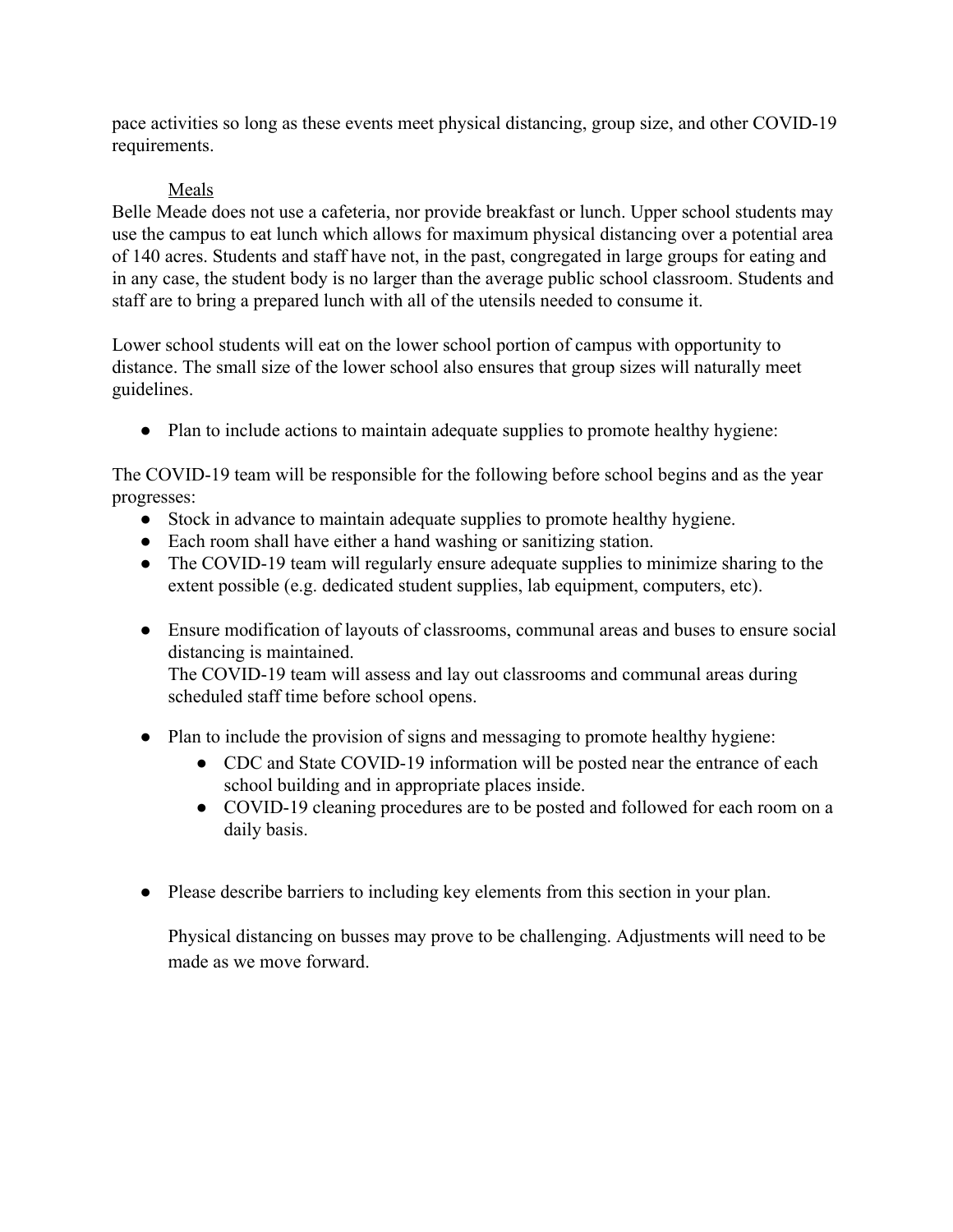## **Section 6 - Key Elements: Maintaining Healthy Environments and Operations**

In the [Health Plan Guidance document](https://ln2.sync.com/dl/0fc5b2dc0/q9gxizza-kwu9sfud-9iz6up97-iq6cmsq9), there are 6 key elements related to maintaining health environments and operations. Please indicate which of those elements are included in your plan, and any barriers to incorporating those elements in your plan.

• Plan to ensure that water systems are safe to use after a prolonged facility shutdown: Consider water fountains.

The COVID-19 Team Point or representative will on a weekly basis ensure that water systems and features are safe to use. Water has been checked and run regularly even during shut down and continues to be monitored.

No water fountains will be available and students are expected to bring an individual reusable water bottle.

• Does your plan for gatherings, field trips, and volunteer restrictions align with the Executive Order in effect? Yes.

### Trips and Group Activities

Trips and group activities will be limited to areas and activities that allow students and staff to learn and interact away from large groups and while following state and CDC guidance. Field Trip proposals that meet these criteria may be considered by the appropriate COVID-19 Team. Belle Meade does not have organized sporting events outside of the Equestrian Program which is addressed above.

### Trimester and Other Gatherings

Trimester dinners will be arranged to meet state and CDC COVID-19 Guidelines and group size requirements. Outdoor groups of less than fifty may be approved on select occasions where provisions and distancing allow for appropriate precautionary measures.

• Does your plan include health monitoring of staff and students? Yes. Please see section 4 above.

If your plan includes health monitoring of staff and students, when, where, and by whom?

Students and staff will be monitored by a designated staff member on the COVID 19 team or their designated trained backup representative upon either arrival at school (morning circle meeting spot) or, for bus riders, as the rider enters the bus.

• Promotion of hygiene practices; including: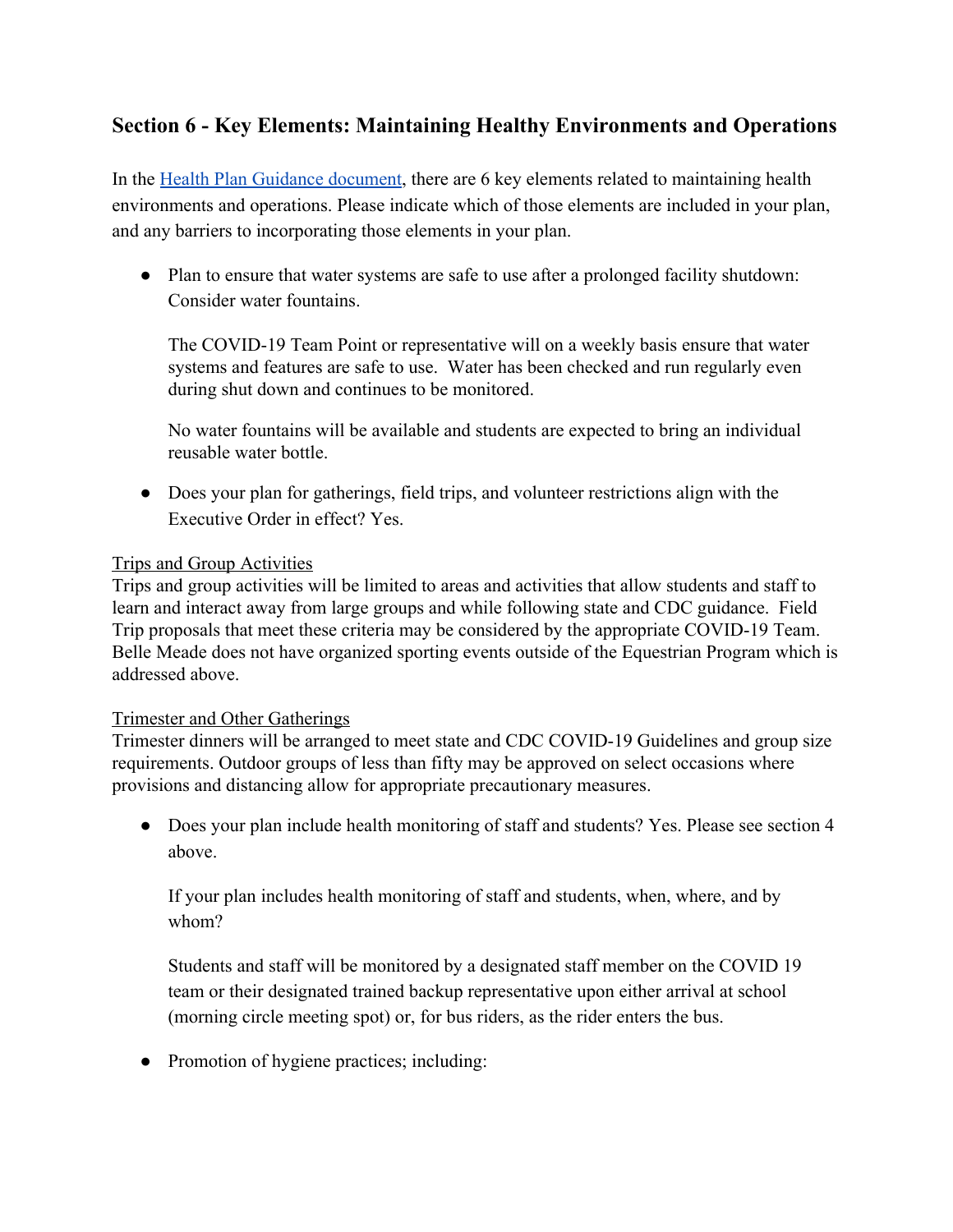i) cleaning and disinfection protocols that include frequently touched surfaces; transport vehicles; schedules for increased cleaning, routine cleaning, and disinfection; ensuring adequate cleaning supplies and correct use/storage;

- The bus and shared computers are to be wiped down with an approved cleaning agent during chore hours after each use.
- COVID-19 cleaning procedures are to be posted and followed for each room on a daily basis.

ii) additional hand sanitizer/hand washing stations; and

● Each room shall have either a hand washing or sanitizing station.

iii) adequate supplies to minimize sharing to the extent possible (e.g. dedicated student supplies, lab equipment, computers, etc).

- The COVID-19 team will regularly ensure adequate supplies to minimize sharing to the extent possible (e.g. dedicated student supplies, lab equipment, computers, etc). The student supply list will be updated accordingly.
- Plan to ensure ventilation systems operate properly and increase circulation of outdoor air as much as possible:
	- The COVID-19 Team Point or representative will on a weekly basis ensure ventilation systems operate properly and increase circulation of outdoor air as much as possible.
	- When weather permits, doors and windows will be open.
- Plan to contemplate training back-up staff to ensure continuity of operations: Consider instructional and support positions.
	- We are a very small school, both in student body and staff. All personnel work together and take on multiple roles and will receive a similar level of COVID training. Substitutes and volunteers will be encouraged to attend COVID training.
- Please describe barriers to including key elements from this section in your plan.

There are currently no clearly apparent barriers to meeting this section of the plan.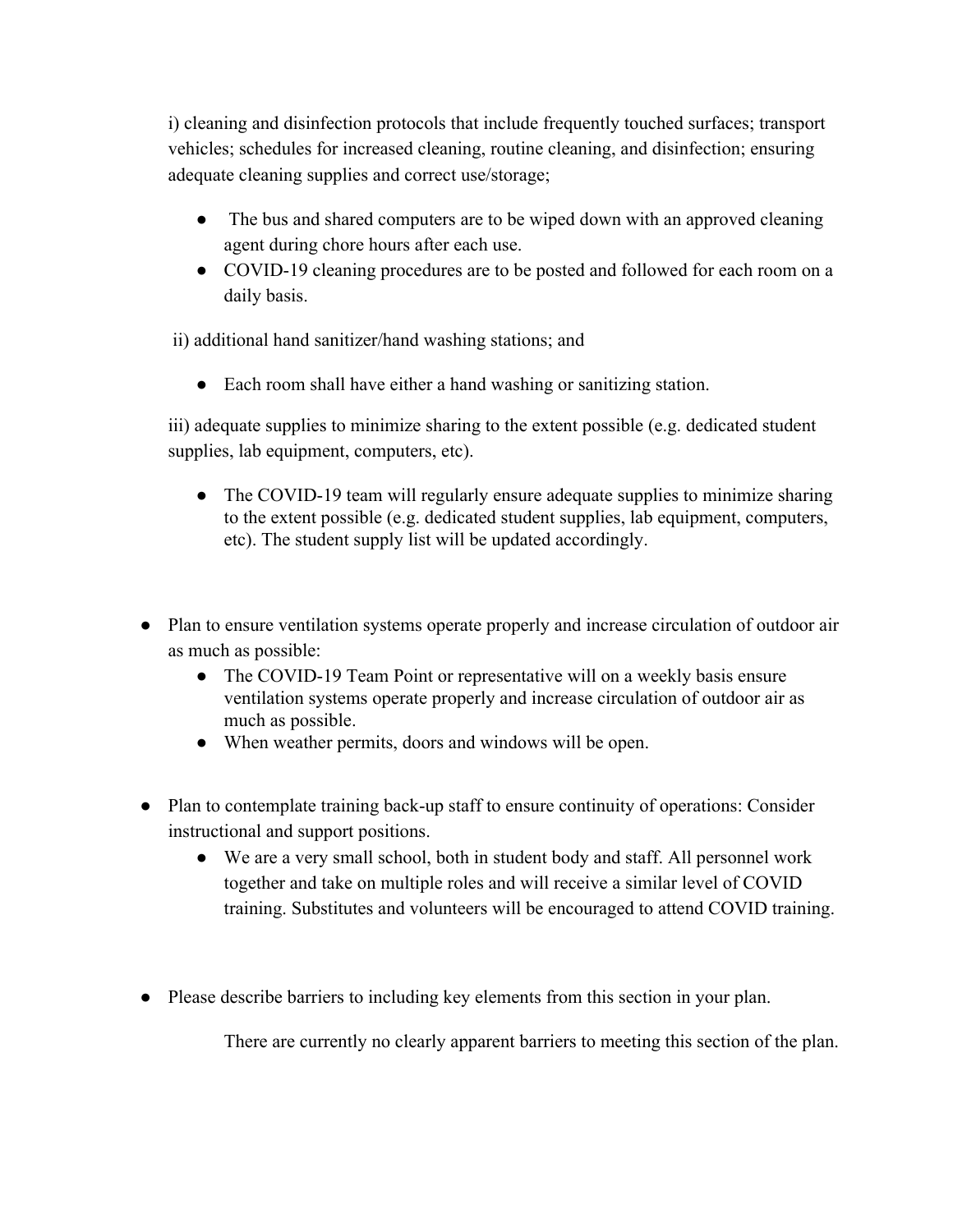## **Section 7 - Key Elements: Protecting Vulnerable Individuals**

In the [Health Plan Guidance document](https://ln2.sync.com/dl/0fc5b2dc0/q9gxizza-kwu9sfud-9iz6up97-iq6cmsq9), there are 2 key elements related to protecting vulnerable individuals. Please indicate which of those elements are included in your plan, and any barriers to incorporating those elements in your plan.

• Policy options to support those students and staff at higher risk for severe illness to limit their exposure risk (e.g. telework, modified job duties, virtual learning opportunities):

Students who are high risk or who have specific needs may use distance learning via video call as outlined in phase one below for learning and academic progress. Staff will form individualized plans and adapt the environment as needed in a school setting to meet at risk needs as requested.

Non teaching staff who are high risk or who exhibit symptoms or test positive may telework if they choose to do so while in isolation or quarantine. A substitute will be found for teaching staff who exhibit symptoms.

• Describe flexible sick leave policies and practices that enable faculty, staff and students to stay home or self-isolate when they are sick or have been exposed:

Non teaching staff may telework as needed and appropriate as outlined above. Teaching staff who are high risk or are sick or have been exposed may isolate at home while symptoms persist and/or for the currently recommended isolation time. In this case, A substitute will be found for teaching staff.

● Please describe barriers to including key elements from this section in your plan.

A high level of exposure among staff would compromise the schools ability to remain open.

## **Section 8 - Key Elements: Preparing for When Someone Gets Sick**

In the [Health Plan Guidance document](https://ln2.sync.com/dl/0fc5b2dc0/q9gxizza-kwu9sfud-9iz6up97-iq6cmsq9), there are 4 key elements related to preparing for when someone gets sick. Please indicate which of those elements are included in your plan, and any barriers to incorporating those elements in your plan.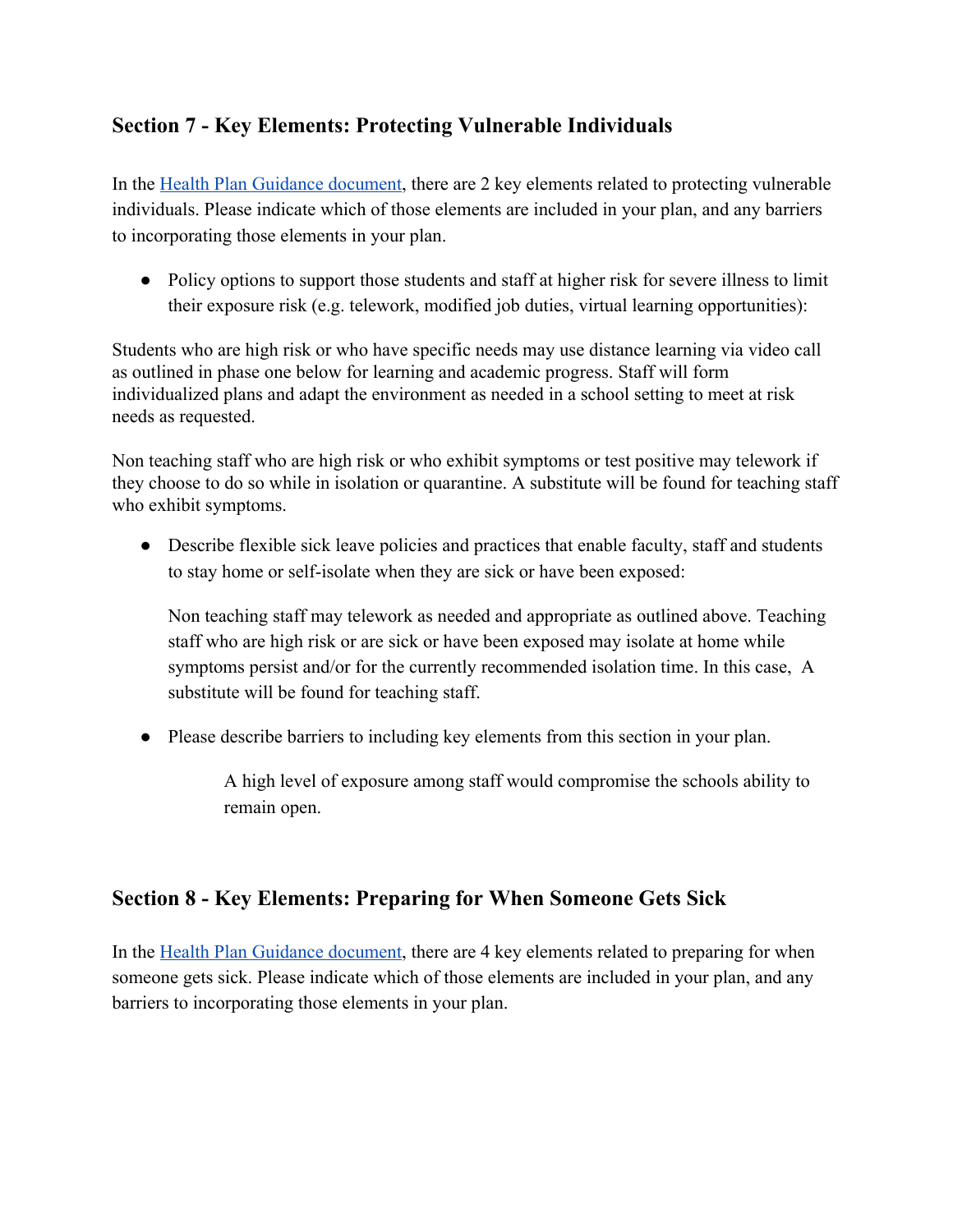• Information about separating and isolating those who present with symptoms:

Individuals, students or staff, who exhibit the above symptoms associated with COVID-19 and who do not have other established causes of these symptoms are to be quarantined in a currently unused room (the office or lab depending upon day/time) and provisions should be made for them to return home as soon as possible. Rooms used for isolation or quarantine will be cleaned before further use.

Students and staff are expected to stay home until symptoms are resolving. If exposure to COVID is suspected, students and staff are to quarantine at home until they receive negative test results or in the case of positive results, all of the following criteria are met:

- 1. Ten days from symptom onset has passed.
- 2. Fever free
- 3. Symptoms are resolving
- Information about facilitating the safe transportation of those of who are sick to home or healthcare facility:

If a health situation requires emergency transportation to medical facilities, and EMS is not an option, Ethan Berry, Anna Maher, or John Glass will provide transportation depending on availability.

• Procedures for cleansing and disinfecting areas used by sick individuals:

Areas used by sick individuals will be cleaned with a CDC approved cleaner before further use. Cleaning instructions and checklists will be posted in each room.

• Does your plan include a communications plan with local health department to initiate public health investigation, contact tracing and consultation on next steps?

The building point or designated representative will contact the health department within 24 hours regarding any confirmed COVID 19 case to report and consult.

● Please describe barriers to including key elements from this section in your plan.

There are currently no clearly apparent barriers to meeting this section of the plan.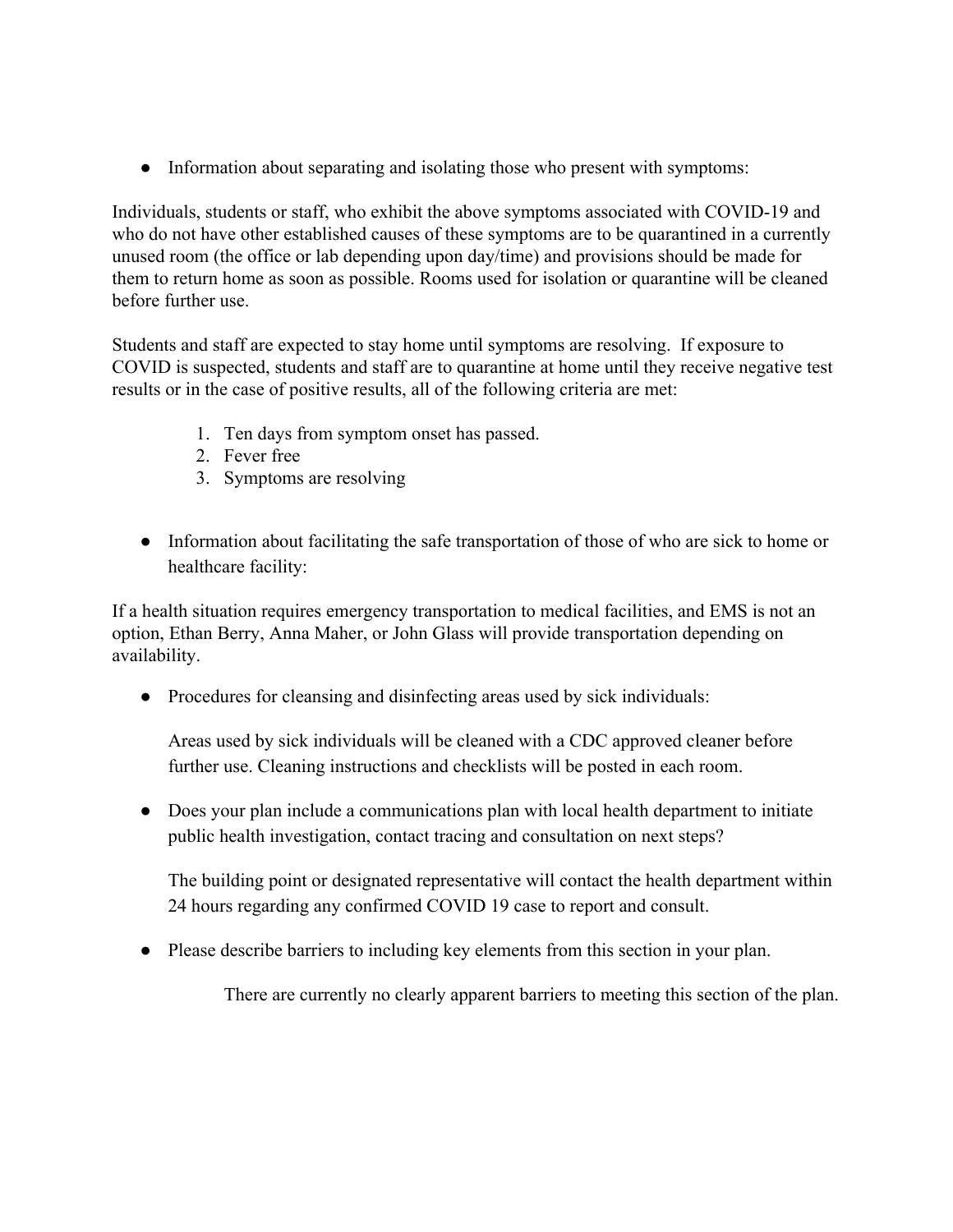## **Section 9 - Key Elements: Planning to Close**

In the [Health Plan Guidance document](https://ln2.sync.com/dl/0fc5b2dc0/q9gxizza-kwu9sfud-9iz6up97-iq6cmsq9), there are 3 key elements related to planning for extended closures. Please indicate which of those elements are included in your plan, and any barriers to incorporating those elements in your plan.

• Information about which conditions will result in the reduction of in-person classes:

If any staff or student in the community tests positive for COVID-19, the school will shut down the appropriate school (lower or upper) for cleaning and we will resume Phase-1 distance education as needed until the environment is prepared for occupation again. Belle Meade will also follow any future local, state, or federal guidance regarding closures.

• Information about which conditions will result in a complete school closure:

Three or more students/staff from different families testing positive will trigger a return to Phase I protocols. We anticipate that school can remain open at least in a distance learning capacity as outlined in Phase I below so long as staff are healthy and able to continue duties.

## **Section 10 – Submission of School Health Mitigation Plan**

- Plan (or information about your health policies) [publicly available online here](https://docs.google.com/document/d/1-6-dWNteGEBfIycBUcTMyRAJX8ZVenzfzYtYi6uQPiQ/edit?usp=sharing).
- Is there anything else you want us to know about your health mitigation plan?

Yes, please see supplemental narrative and phase specific plans below.

## **[Supplemental](https://docs.google.com/document/d/1mkhd9U00vYQ3h4Hi4fvzaV7wdi_6rVdZvjRgppdksZA/edit?usp=sharing) Narrative**

## **Phase Specific Plans for Phases I & II:**

### **Phase I**

All core academic classes are held online via Zoom, Google Hangouts, or Google Meet. Students attend classes in real time receiving instruction, mentoring and guidance while remaining in their own homes.

Students may set an appointment on an individual basis to pick up materials and supplies at school or work with horses and equipment in the equestrian program.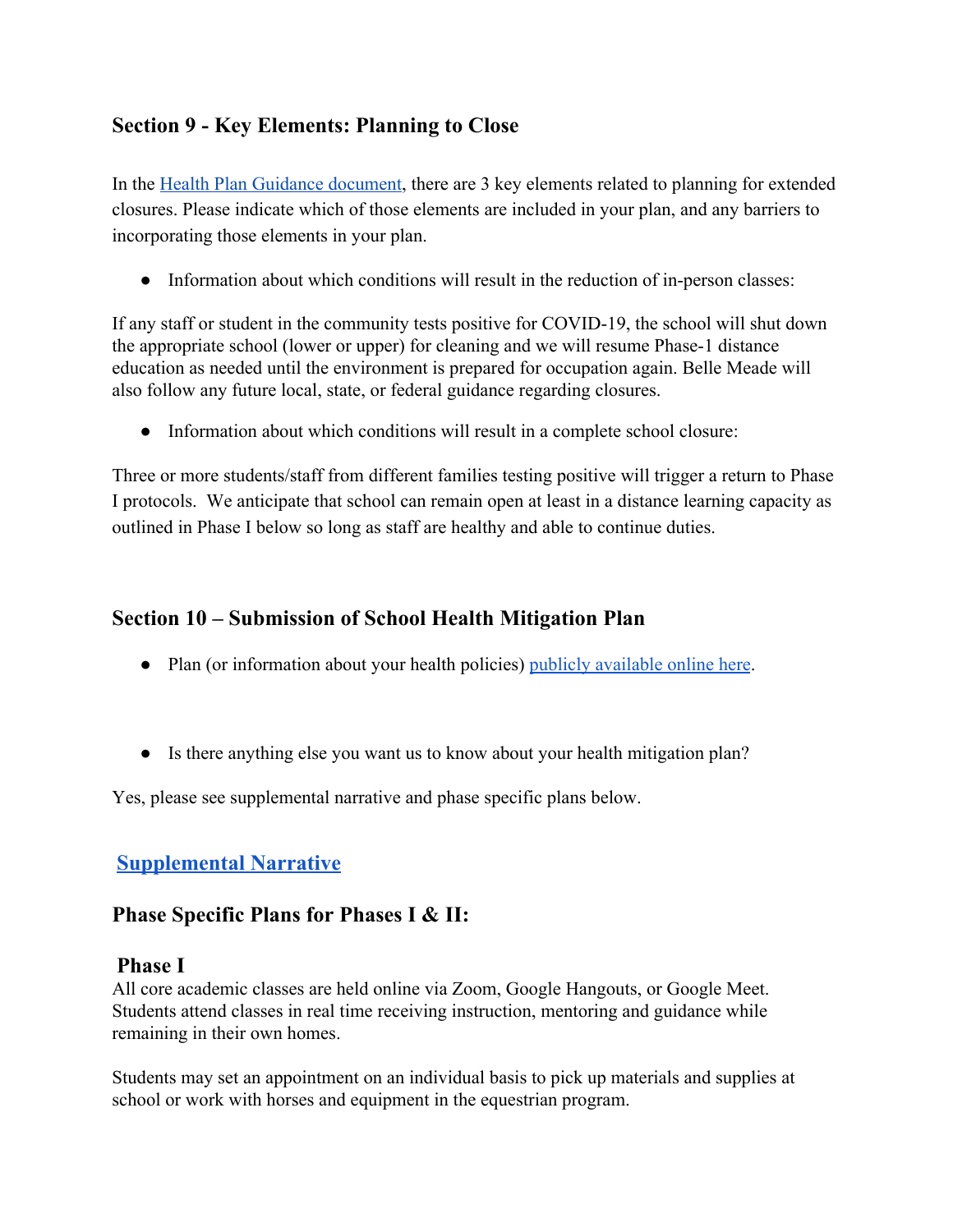Camping trips, field trips, equestrian competition, performances, and overnight trips are suspended during phase one.

### **Phase II**

### Belle Meade's Unique Size and Setting

Belle Meade is fortunate to be an intentionally small community with an emphasis on outdoor education. Belle Meade is also a rural school and remote from other businesses and places of gathering. The combination of both lower and upper school total enrollment is less than fifty even considering faculty on site. Both of these schools are held in separate facilities, and class sizes are small, averaging about 4-6 students per class. All of these factors lower the potential for spread of communicable disease. **This should allow us to meet general guidelines while holding regular classes even under phase II.**

#### Students with Specific Risks and Needs

Students who are high risk or who have specific needs may use distance learning as in phase one for learning and academic progress. Staff will form individualized plans and adapt the environment as needed in a school setting to meet at risk needs as requested.

#### Group Sizes and Physical Proximity

The upper school has a maximum enrollment of thirty with an average enrollment of twenty students. No more than five staff members are present in the building while students are present with three staff members being the most common configuration.

### **This means that the total student body plus adults present at school during normal operations remains at thirty five or less**.

The lower school has a maximum enrollment of twenty with a staff of no more than three when students are present in the building.

In both cases, class sizes of fifteen will allow physical distancing in accordance with guidelines to be maintained by students and staff. Most classes will not exceed ten students, and where possible they will be smaller allowing opportunity to maintain distance.

When either school must meet as a body (35 or less for the upper school and 23 or less for the lower school), outdoor spaces will be utilized when feasible. Otherwise large meeting areas such as the multipurpose room with a capacity of 92 will be utilized to allow physical distancing requirements to be met. The lower and upper school student bodies will not meet together during phase two.

### Transportation and Proximity

Where possible, students and parents are encouraged to use private transportation to and from school. The bus will continue to be available for transportation to and from school. Students shall use regularly washed facemasks and leave as much space between individuals as possible.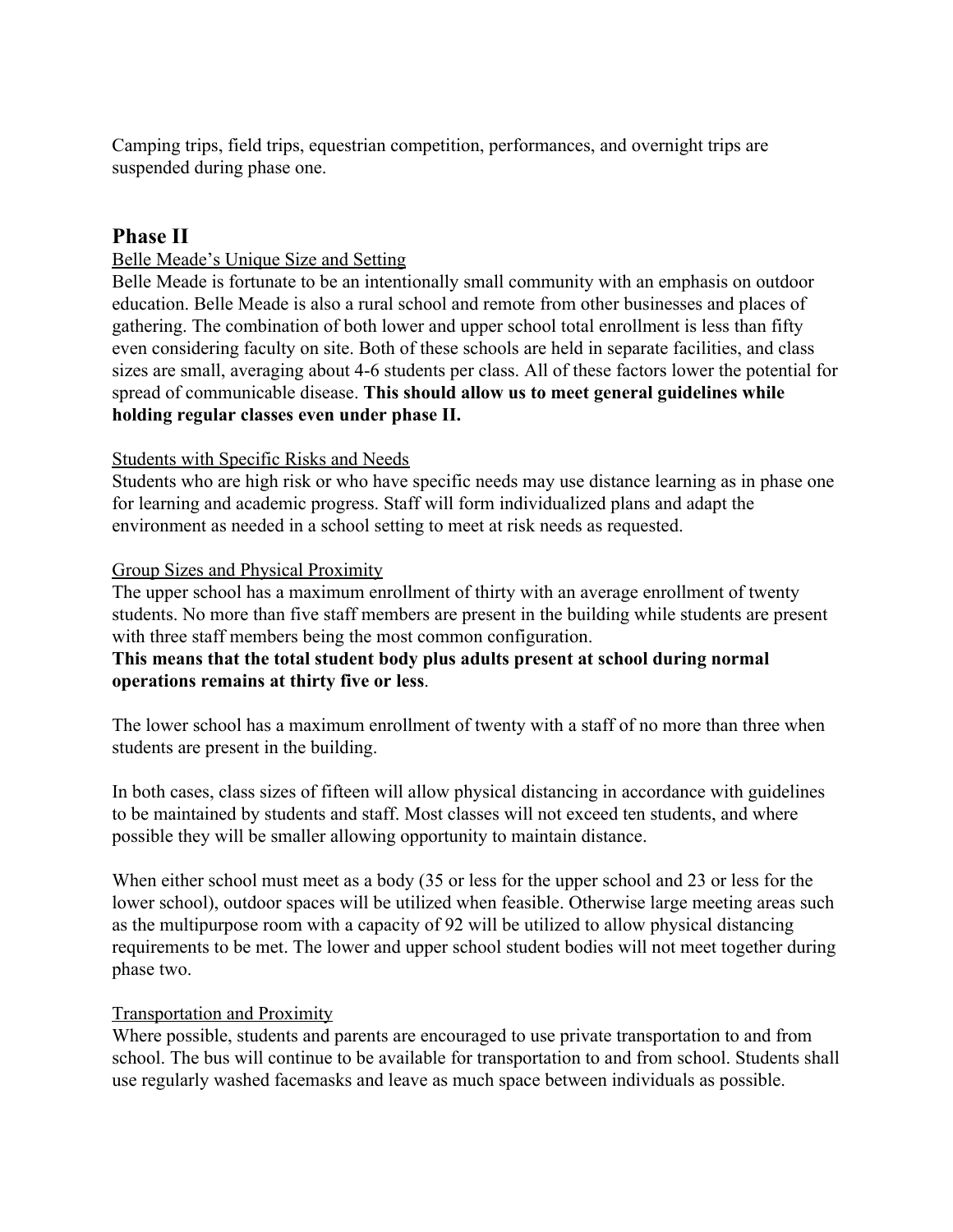Students and staff are encouraged to follow physical distancing and other protective guidelines.

### Movement, Meals, and Equipment

### Movement Between Classes

In the upper school, it is impractical for students to work with the same instructor for disparate subjects such as Physics, Spanish, and Art. Students will rotate between three to four classrooms in a given day with subjects taught on either MWF or TTh.

Lower school students will work with the same guide and aide during the day.

### PE and Equestrian

The Belle Meade PE model is already COVID-19 precaution friendly. PE activities that require frequent physical contact and close proximity are to be avoided. Using the grounds for hikes, canoeing, fishing, and swimming in the pond is encouraged. PE groups may be larger than 15, but less than 20 provided opportunities for physical distancing outdoors are maintained. Horseback riding is outdoors, small group (5 or less) and by its nature requires and enforces physical distancing protocols. The Equestrian program will not require alteration under Phase II with the exception that the school will not participate in group hunts or hunter pace activities.

### Meals

Belle Meade does not use a cafeteria, nor provide breakfast or lunch. Upper school students may use the campus to eat lunch which allows for maximum physical distancing over a potential area of 140 acres. Students and staff have not, in the past, congregated in large groups for eating and in any case, the student body is no larger than the average public school classroom. Students and staff are to bring a prepared lunch with all of the utensils needed to consume it.

Lower school students will eat on the lower school portion of campus with opportunity to distance. The small size of the lower school also ensures that group sizes will naturally meet guidelines.

No water fountains will be available and students are expected to bring an individual reusable water bottle.

#### Equipment

CDC approved cleaners and/or sanitizers will be available for use with all shared equipment such as computers, brooms, balls, and mops. Students are encouraged to bring their own devices.

### Trips and Group Activities

Trips and group activities will be limited to areas and activities that allow students and staff to learn and interact away from large groups and while following state and CDC guidance. Field Trip proposals that meet these criteria may be considered by the appropriate COVID-19 Team. Belle Meade does not have organized sporting events outside of the Equestrian Program which is addressed above.